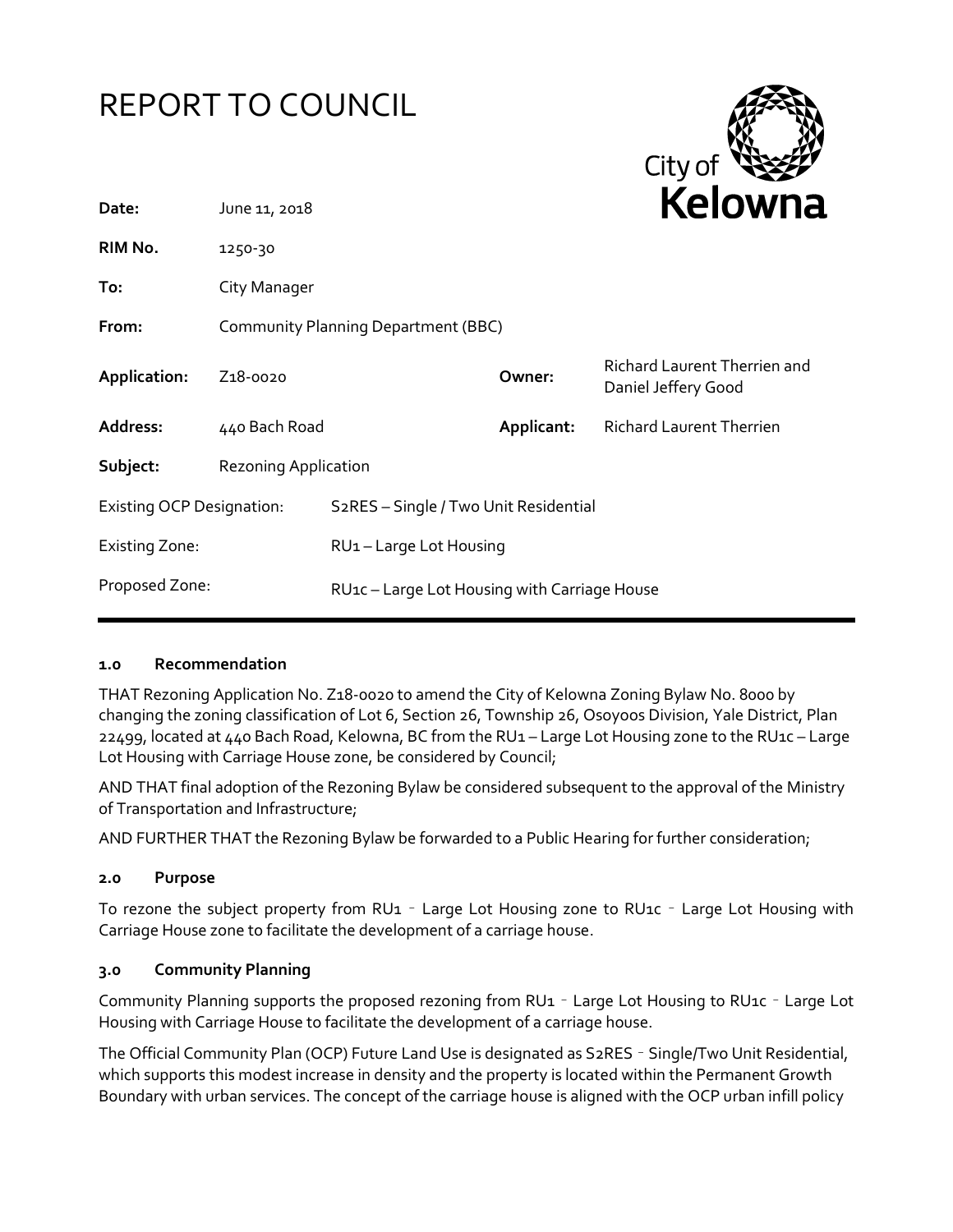of Compact Urban Form – increasing density where infrastructure already exists. The proposed one-storey carriage house also meets the OCP Policy of Sensitive Infill, which involves designing so that height and massing is sensitive to the existing context of the neighbourhood.

Should Council approve the rezoning, the applicant may apply for a demolition permit to remove an existing structure in the location of the proposed carriage house, then apply for a building permit, provided there are no variances requested.

To fulfill Council Policy No. 367, the applicant submitted a Neighbour Consultation Summary Form to staff on February 20, 2018, outlining that the neighbours within 50 m of the subject property were notified.

# **4.0 Proposal**

### 4.1 Background

The subject property currently has a single family dwelling and a small secondary structure located on the parcel. The single family dwelling will be retained through this development, whereas the existing secondary structure (located at rear, northeastern corner of the lot) will be demolished prior to the construction of the proposed carriage house on the same footprint as the existing secondary structure.

# 4.2 Project Description

The applicant has provided proposed designs for the single storey carriage house, located at northeastern corner of the lot. Access to the proposed carriage house will be from Bach Road, and parking requirements for the proposed carriage house have been met. The proposed carriage house does not trigger any variances at this time.

## 4.3 Site Context

The subject property is located on Bach Road, between Dodd Road and Hemlock Road, approximately 500 meters east of Rutland Road, within the Rutland City Sector. The area is characterized primarily by single family dwellings, with Rutland Arena and Recreation Park, Rutland Elementary, and Rutland Middle and Senior School located immediately north of the subject property.

| Orientation | Zoning                                               | <b>Land Use</b>                          |
|-------------|------------------------------------------------------|------------------------------------------|
| North       | P5LP - Municipal District Park (liquor primary)t     | <b>Rutland Arena and Recreation Park</b> |
|             | P <sub>2</sub> - Educational and Minor Institutional | <b>Rutland Middle and Senior School</b>  |
| East        | RU1-Large Lot Housing                                | Residential                              |
|             | P2 - Educational and Minor Institutional             | <b>Rutland Elementary School</b>         |
| South       | RU1-Large Lot Housing                                | Residential                              |
|             | RU6 - Two Dwelling Housing                           |                                          |
| West        | RU1 - Large Lot Housing                              | Residential                              |

Adjacent land uses are as follows: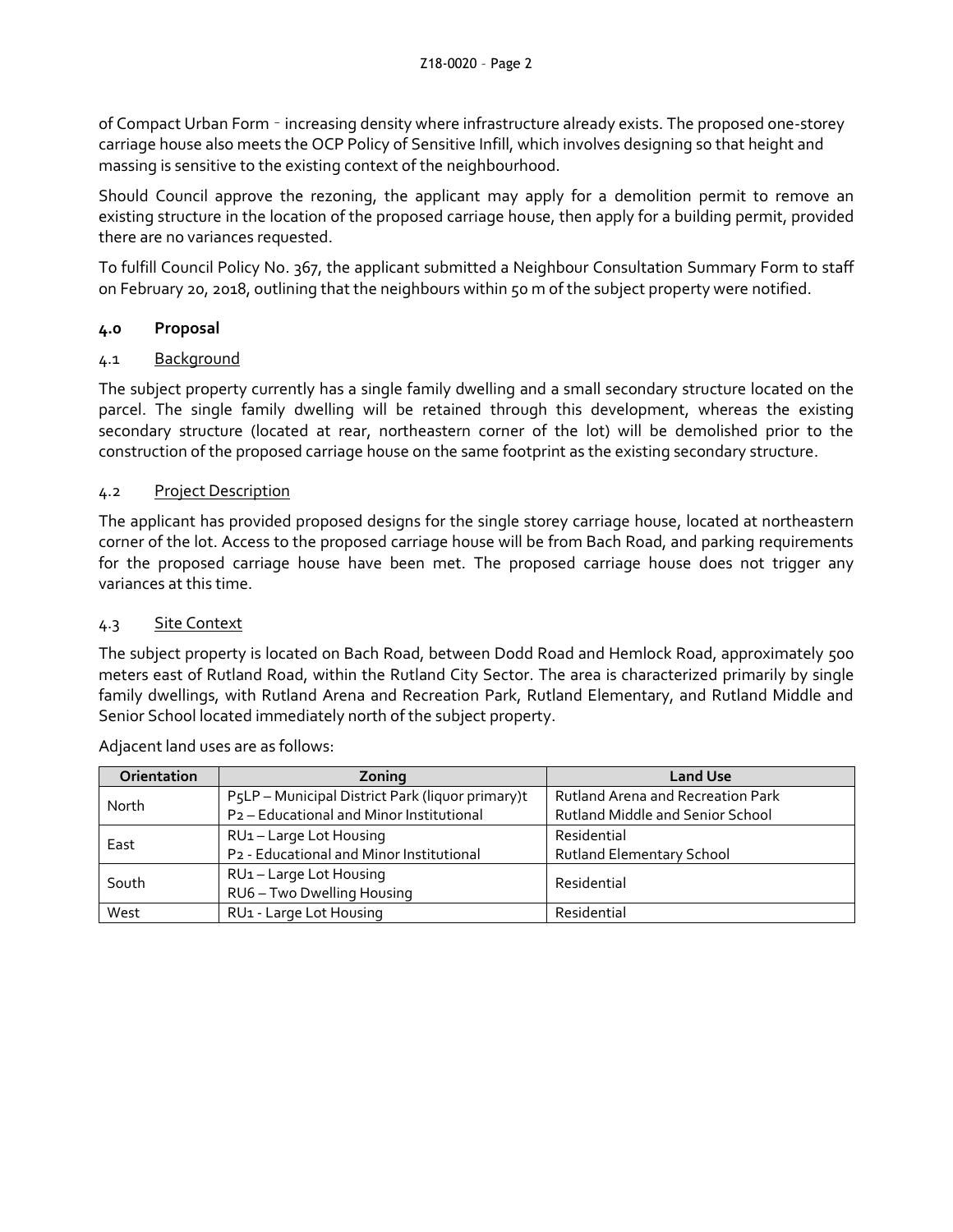**Subject Property Map:** 440 Bach Road



#### **5.0 Current Development Policies**

5.1 Kelowna Official Community Plan (OCP)

#### **Development Process**

-

**Compact Urban Form.<sup>1</sup>** Develop a compact urban form that maximizes the use of existing infrastructure and contributes to energy efficient settlement patterns. This will be done by increasing densities (approximately 75 - 100 people and/or jobs located within a 400 metre walking distance of transit stops is required to support the level of transit service) through development, conversion, and re-development within Urban Centres (see Map 5.3) in particular and existing areas as per the provisions of the Generalized Future Land Use Map 4.1.

**Sensitive Infill.<sup>2</sup>** Encourage new development or redevelopment in existing residential areas to be sensitive to or reflect the character of the neighborhood with respect to building design, height and siting.

**Carriage Houses & Accessory Apartments.<sup>3</sup>** Support carriage houses and accessory apartments through appropriate zoning regulations**.**

**Urban Uses.<sup>4</sup>** Direct urban uses to lands within the urban portion of the Permanent Growth Boundary, in the interest of reducing development and speculative pressure on agricultural lands.

<sup>&</sup>lt;sup>1</sup> City of Kelowna Official Community Plan, Policy 5.2.3 (Development Process Chapter).

<sup>&</sup>lt;sup>2</sup> City of Kelowna Official Community Plan, Policy 5.22.6 (Development Process Chapter).

<sup>3</sup> City of Kelowna Official Community Plan, Policy 5.22.12 (Development Process Chapter).

<sup>4</sup> City of Kelowna Official Community Plan, Policy 5.33.3 (Development Process Chapter).